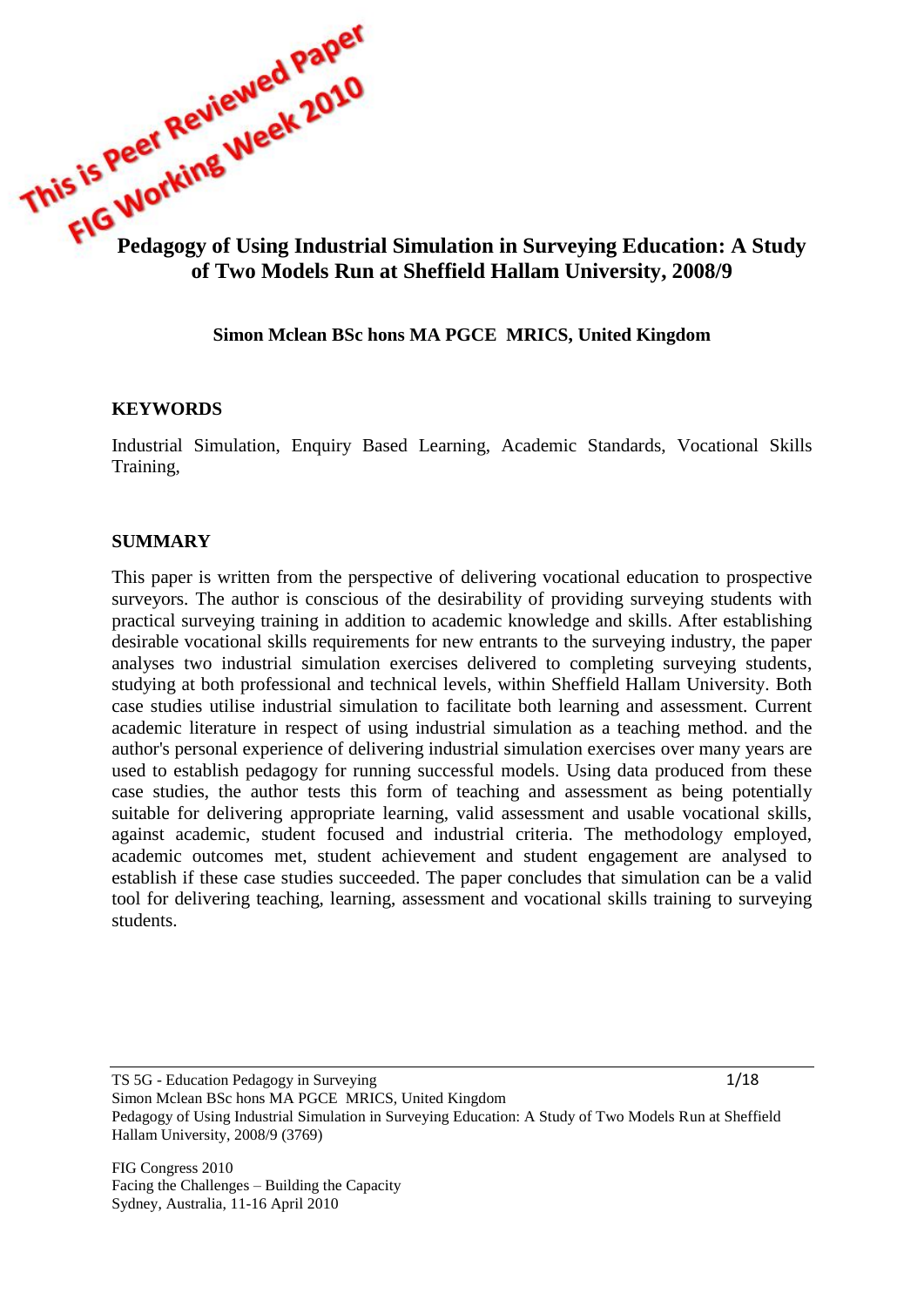# **Pedagogy of Using Industrial Simulation in Surveying Education: A Study of Two Models Run at Sheffield Hallam University, 2008/9**

#### **Simon Mclean BSc hons MA PGCE MRICS, United Kingdom**

#### **INTRODUCTION**

Access to a professional surveying career in the UK mostly requires the entrant to gain an accredited degree. This allows entry on to the Royal Institution of Chartered Surveyors, (RICS), Assessment of Professional Competence, (APC), programme. Completion of this programme then leads to becoming a Chartered Surveyor (MRICS). In the UK the degree would typically be a BSc honours or MSc in a surveying discipline from a RICS accredited institution, such as Sheffield Hallam University. Some, but not all, students studying the BSc/MSc courses might experience some element of industrial experience before graduation. This would be either through a year's sandwich placement or resulting from employment and part time study. The number of under-graduate students obtaining placement work is however diminishing due to the current global economic difficulties. Graduates ideally go straight to a surveying employer, and embark upon their APC whilst working for that employer. Part time students on graduation might change roles from technician to more professionally focused work, in line with APC competencies. The lead in time between being a student and being required to become a fee earning surveyor can often be short.

As with other vocational degree programmes there is a requirement for surveying degrees to meet academic standards in teaching, assessment and programme outcomes. There is however also a need for providing graduates and placement students with some vocational skills. This allows an employer to charge a fee for their work as they are able to apply the knowledge gained during their studies.

Not all higher education students seek an honours degree and professional status, but some will look to gain employment at technician level after completing a Foundation Degree or Higher National Award. These students too enter competitive employment where specific skills and competencies are desirable, and early assistance in the earning of fees is considered desirable. Provision of students who arrive in the workplace ready to perform some of the required tasks of employment can cement an educational establishment's reputation in the industry, and make the passage of their students in to employment smoother. This has a knock on effect when prospective surveying students decide where they wish to study. Hence a marriage between meeting academic standards and outcomes and gaining some vocational competency is of benefit to student, employer and educational institution.

This paper does not concentrate wholly upon the advantages of using industrial simulation and enquiry based learning as a superior form of teaching vocational education, but rather tests it as a valid teaching and assessment tool to value add skills training without disrupting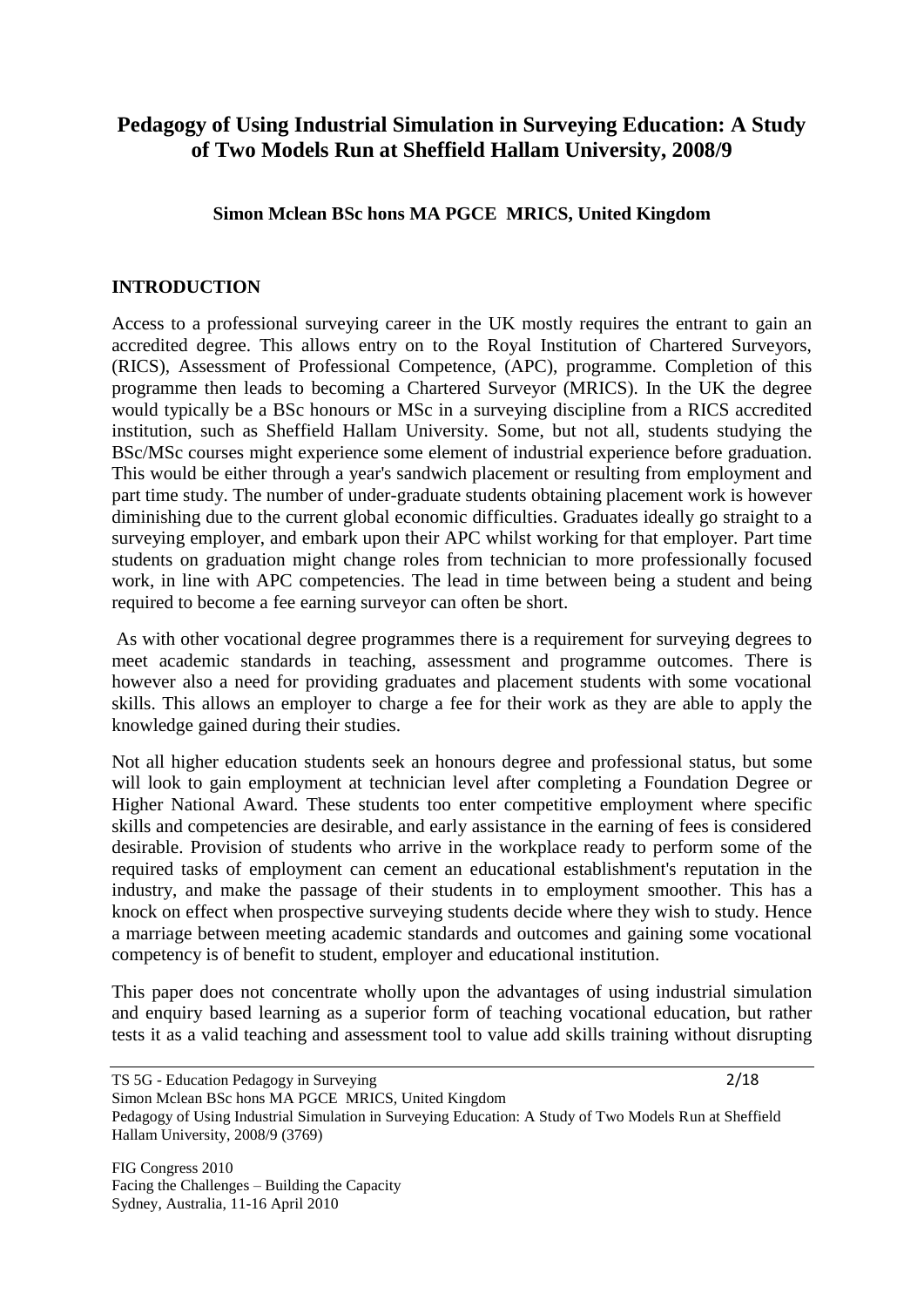academic standards. Any advantages to successfully offering this form of learning in vocational courses will however be acknowledged.

The paper will analyse work undertaken within the School of the Built Environment at Sheffield Hallam University during the 2008/9 academic year, using industrial simulation as a means of delivering learning, assessment and surveying and construction skills training. These simulations needed to deliver the twin goals of meeting academic and module specific outcomes and imparting usable vocational skills. The paper focuses upon two industrial simulation exercises. One was designed for final year BSc Building Surveying students and the other for final year Higher National Diploma, (HND) students. Whilst the former are students looking to start professional employment on graduation, the latter are focused upon seeking technician level employment in predominantly surveying domains. Requirements for meeting academic and vocational competency targets are the same, only the required level of outcome differs. The reason for choosing to analyse these two exercises apart from the difference in level, is that the HND module involved was originally written to be delivered by means of actual industrial work experience. This is currently not easy to find due to economic conditions and outlawed by the school due to interpretation of current UK health and safety liabilities, in relation to students on construction sites. Even when two week work experience periods were offered in the past the quality of student experience often varied. This led to disadvantage amongst some students during completion of the assessment element of the module. The industrial simulation in this exercise in addition to providing learning and material to underpin assessment also replaces potentially variable vocational activity. The added value is that it offers a consistent experience, and constant access to an organised academic support mechanism. The tutor's challenge from this exercise is to provide an industrial experience sufficient for the student to meet pre-existing outcomes.

The BSc exercise replaced a previous classroom based learning and demonstration experience and traditional theory based assessment. Each exercise will be analysed in terms of its success or failure in meeting the required academic outcomes, and its success in engaging student interest. Recommendations will be made in respect of whether this form of teaching can if appropriately designed and adequately delivered meet both academic and vocational skills outcomes from the one activity.

# **ACADEMIC STANDARDS AND MODULE OUTCOMES**

In delivering surveying education the course must satisfy a number of stakeholders. The first is the university who require that the degree in all its parts is delivered to a comparable academic standard to all its degree programmes, is of a standard comparable with similar degrees offered by other institutions and fully meets the academic and quality regulations it lays down for degree provision. The second would be the accrediting body the RICS who lay down regulations governing the content of the courses that they accredit for graduate entry on to the APC process. A third body would be industry as without the realistic prospect of graduate employment vocational surveying courses would face decline. A final body are the student customers of the university. Module outcomes are generally pre-set, and any industrial simulation based assessment must pass both internal and external scrutiny so that it

Facing the Challenges – Building the Capacity Sydney, Australia, 11-16 April 2010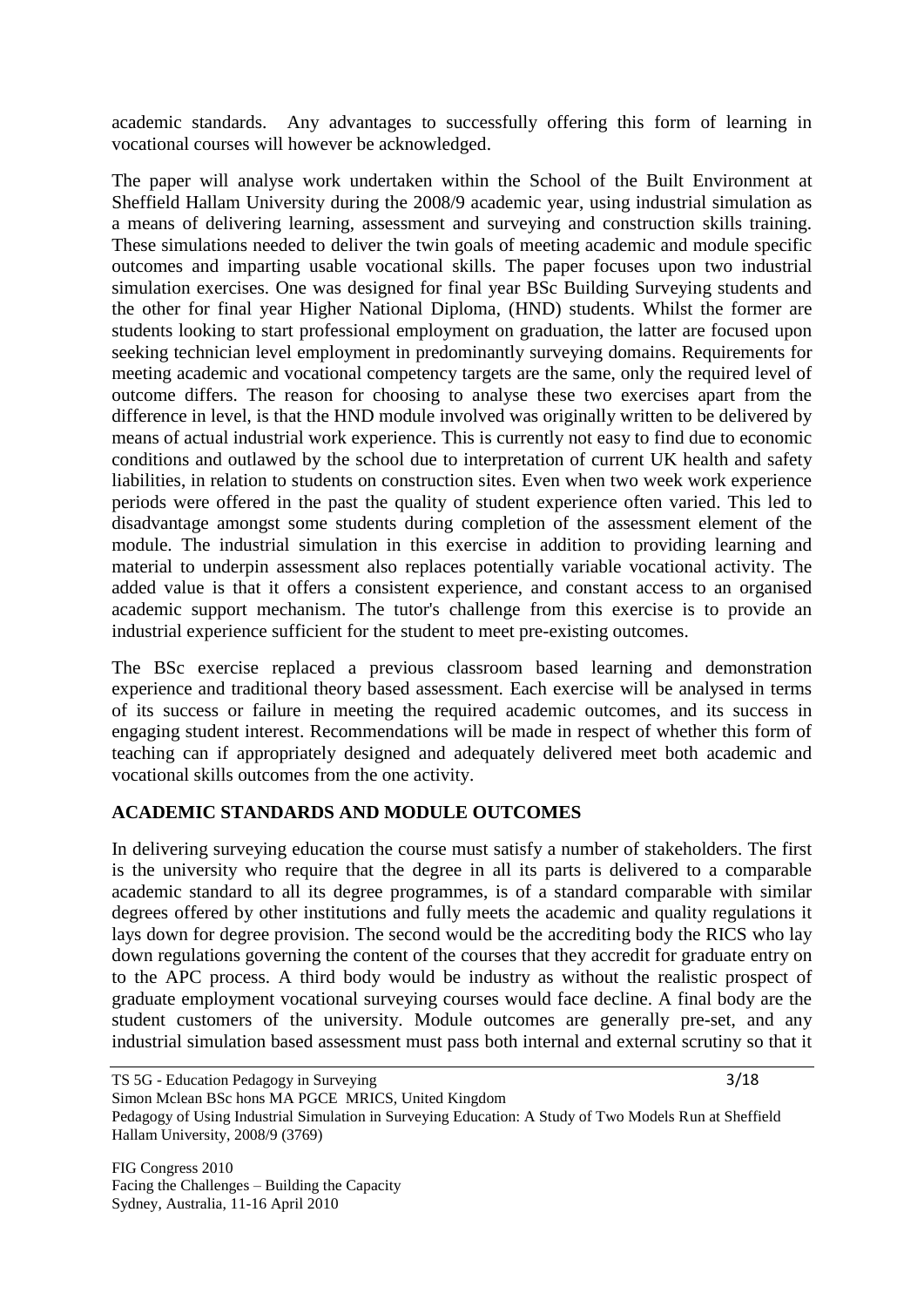demonstratably meets the academic requirements of module and level of study and is presented to students in a way which is consistent, fair and unambiguous, in line with quality regulations.

An issue of particular relevance to industrial simulation is access by disabled students, and regulations such as Special Education Needs and Disability Act 2001 covers disabled students access to all forms of learning and assessment, (HEA 2009). This area however could form a paper in its own right, and disabled access issues were dealt with on a bespoke basis within both the case studies with full consultation with specialist university staff.

## **REQUIREMENTS FOR MEETING RICS COMPETANCE LEVELS**

APC is a process of structured training leading to achievement of specific discipline related competencies at each of three levels, (RICS 2006). The methodology is for a candidate to undertake a structured training programme, supported by a supervisor and monitored by a councillor, (RICS 2007). This structured training programme relates directly to the experience a candidate gains through employment. APC is only available to those with an accredited degree and who are in relevant employment. For a practicing surveyor completion of APC is the only route to professional membership. Chartered surveyor status results from satisfactory completion of the appropriate APC route and a successful final professional interview before a panel of existing chartered surveyors. (RICS 2006) Evidence of achievement of competencies is provided through a diary of industrial activity. A graduate surveyor therefore requires some vocational skills to enable them to engage in professional activity which can be presented to achieve competency outcomes. A graduate trainee without any surveying training would in practical terms not be able to start to meet competencies without first gaining those basic skills.

From January 1st 2009, the Assessment of Technical Competency, (ATC), process has become simplified in that the previous technical membership of the RICS has been replaced by Associate Membership ,(ARICS) which makes this class of membership open to a wider audience, (RICS 2009). Completion of this utilises a process of written submissions to prove competency, rather than a strict assessment of experience and vocational achievement. The final interview is no longer mandatory in all cases. This means that for purposes of starting to prove technical competence there is, unlike APC, no longer a practical requirement for candidates to be as vocationally skilled. However the author's experience of practical surveying would suggest that the nature of technical surveying work would often give advantage to the applicant who brought evidence of having undertaken practical tasks to an interview.

## **ADVANTAGES OF THE USE OF INDUSTRIAL SIMULATION**

Industrial simulation when used as an educational tool in the context proposed is part of a family of approaches to learning. These include problem based learning, (PBL), and enquiry based learning, (EBL). There is a strong overlap between the two. (Khan & O'Rourke 2004), and both utilise student focused learning to resolve a given task. Enquiry based learning is described by the Centre for Excellence in Enquiry Based Learning, as an environment where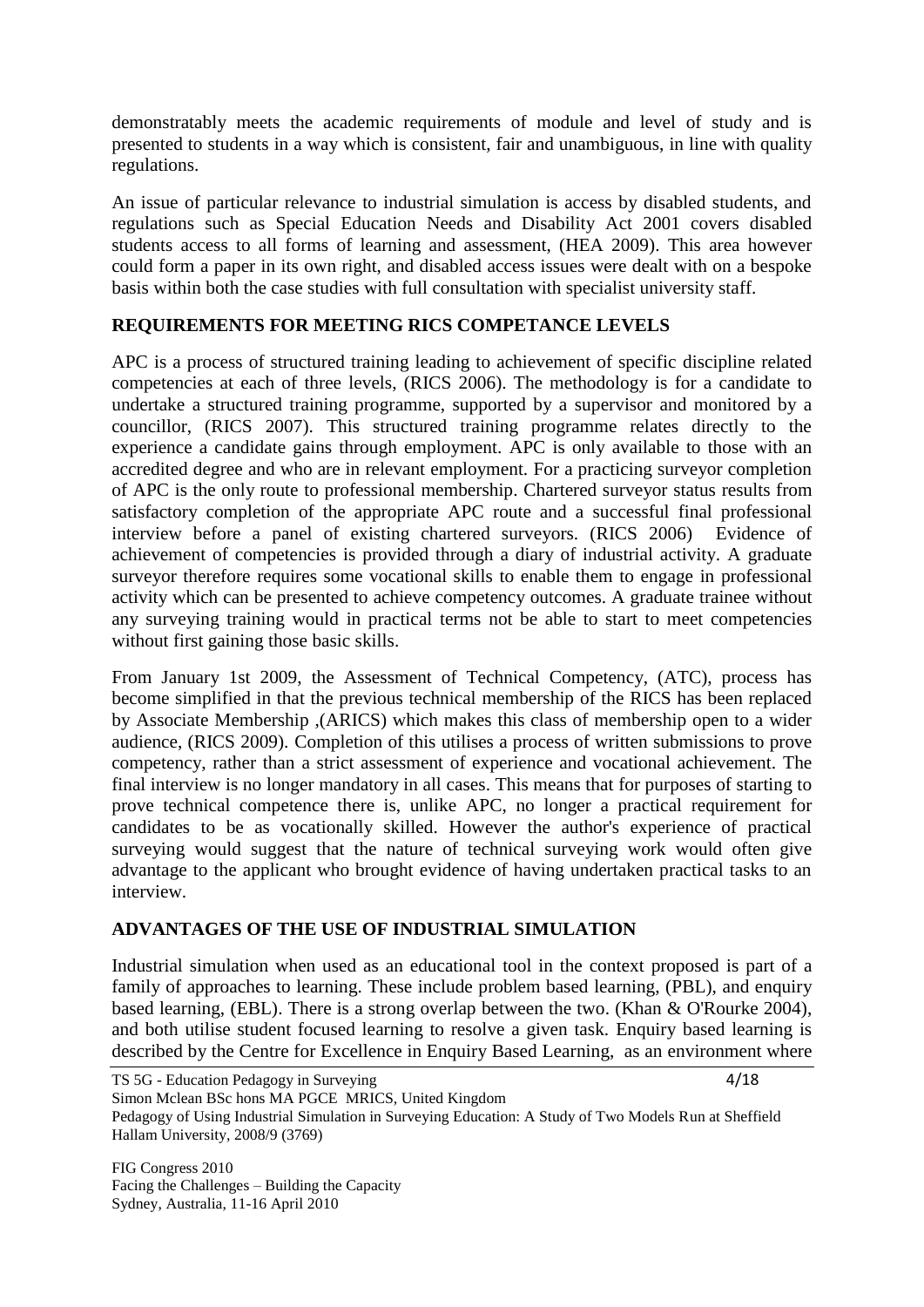the process of enquiry is owned by the student They go on to state that the process involves a scenario being set, supported by a facilitator, which allows students to identify their own issues and questions, (CEEBL 2009). Students would then utilise resources provided for them or sourced by themselves to research the topic. One feature of enquiry based learning is that it might, involve a small scale investigation involving field work and a case study adapted to meet the disciplinary contexts, (CEEBL 2009). This definition closely mirrors the activities described within the case studies analysed later in this paper. Self directed learning as advocated by both EBL and PBL is believed by many educationalists to be a superior form of vocational training in comparison to traditional teaching. The reasoning being a belief that that things a learner has discovered through experience are more likely to be retained, (Park et al 2003). In both PBL and EBL the role of the teacher changes to facilitator, (Bradbeer 1996), Learning in the context of building surveying education should ideally include, academic outcomes, technical knowledge and practical vocational skills. The advantages of PBL and EBL in surveying Education are shown below

- Facilitates the acquisition of factual knowledge within the context it is to be used
- Encourages mastery of general concepts and principles in a ways which allows their transfer to new situations
- Encourages the use of previous knowledge to solve problems
- Offers prompt student feedback
- Encourages students to learn how to learn and to become life long learners (Bradbeer 1996)
- Students are more likely to engage with the learning as it is perceived as being relevant to their own needs
- Students can expand their knowledge by researching their own interests
- Working within, and communication to, a group improves a student's employability
- Self directed learning develops key skills and original thought processes.

(CEEBL 2009)

In terms of vocational skills training industrial simulation exercises can contextualise any prior learning in to an industrial context, (Khan & O'Rourke 2004), where it is of value to future employers. It reinforces past learning as the learner can test knowledge against a real life scenario. By using the knowledge to resolve problems the learner is afforded access to a whole new canvass for that knowledge, which gives it a greater value. It introduces the concept that learning is not purely restricted to the classroom or within an educational establishment site. This form of learning would appear ideal when stated outcomes are the embodiment of key vocational skills. The use of a small scale simulated industrial exercise is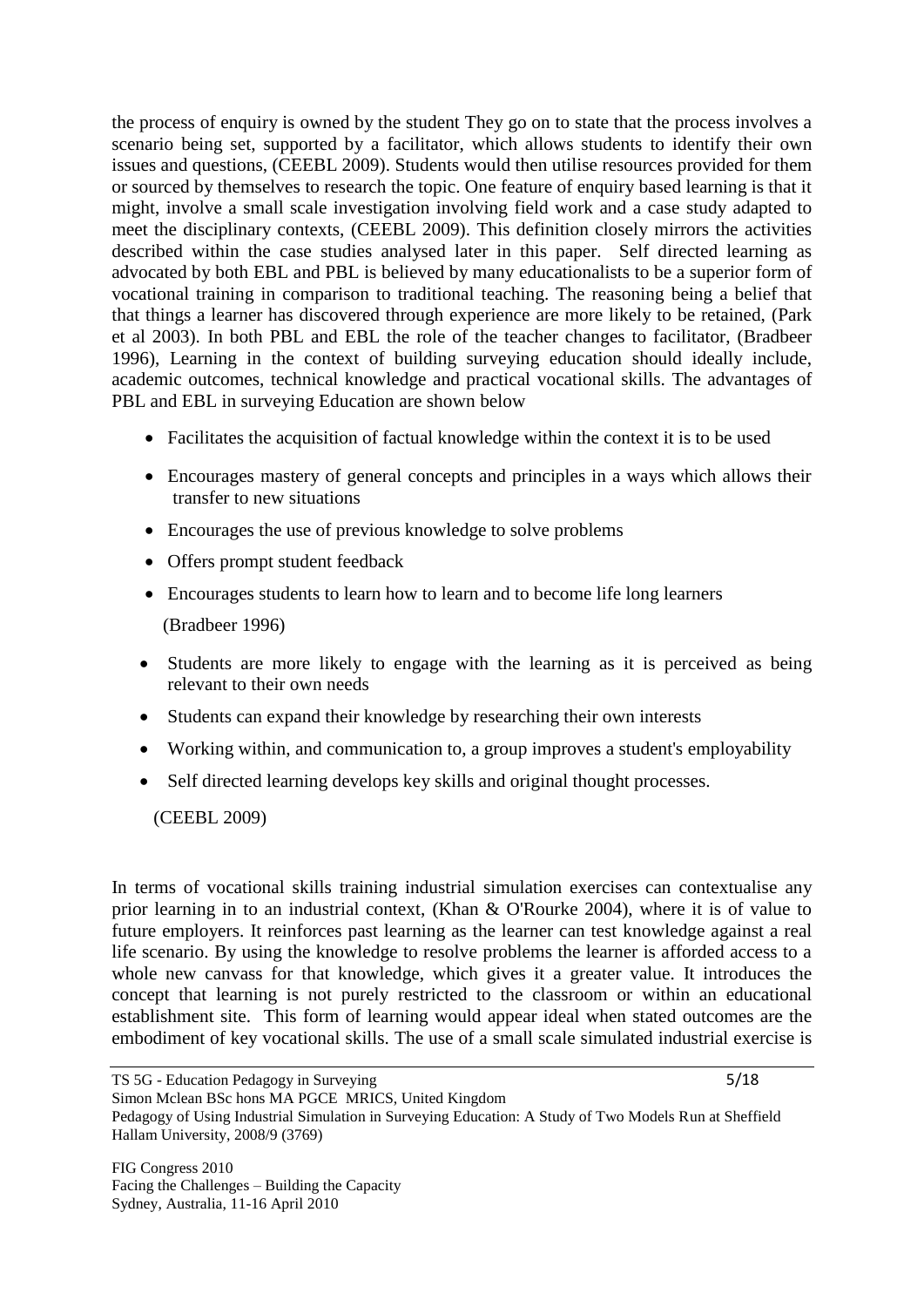cited by Khan & O'Rourke as ideal to focus learning directly in to a disciplinary context, (Khan & O'Rourke 2004). Conventional theory would it seems suggest that industrial simulation in the given context could deliver a dual outcome of general academic and specific vocational learning.

#### **DEVELOPING A SUCCESSFUL INDISTRIAL SIMULATION EXERCISE**

One danger of such exercises over traditional classroom teaching is that they can take students out of their established comfort zones, (CEEBL 2009. Whilst Nunnington views the challenge of this event as being the catalyst for enhanced learning, (Nunnington 2009), it can if handled poorly alienate students and detract from that learning. The student taken in to a challenge situation must therefore be supported. This support sometimes referred to in education text as scaffolding, is an essential factor. It must be visible and easily accessible, but also discreet, (Nunnington 2009). If not it might overshadow the industrial simulation element. Tosey, states the facilitator must, "intervene thoughtfully", (Tosey 2006). The author's experience following the running of many industrial simulations, is that support on site should indeed be discreet, but still form a visible part of the simulation. This visibility allows the facilitator to exert some control, be on hand to render bespoke support, but not become the focal point which renders the simulation unrealistic. Support levels also need to be bespoke to the type of learner, and often to individual learners. One valuable scaffolding mechanism is peer group support by completing practical tasks in groups. This ensures that collective knowledge is brought to deal with any problem, and individual participants are not left isolated.

One issue is that Students traditionally expect to be taught and to have tutorial support. The role of a facilitator is described by Tosey as being one who acts in collaboration with the learner in a cooperative enterprise within which leadership roles dependant upon time and purpose may change, (Tosey 2006). As direct leadership of all learning is mostly not required, use of industrial simulation could be perceived by students as diminishing the role of the lecturer, (Askham 2009). Khan & O'Rourke speak of the need for the tutor to be seen to establish the parameters of the student's work and remain central to the whole activity, (Khan & O'Rourke 2004). One method of establishing the position of the tutor is by giving them a strong senior role within the simulation. This perception of the tutor as owning superior knowledge may be required to prevent a detachment between learner and teacher. These senior roles also allow the tutor/facilitator to nurture the participant students as advocated by Tosey, (Tosey 2006).

Industrial simulation relies upon adequate prior knowledge and access to researched information pre-event. Successful simulation requires the use of prior skills and knowledge, (Khan & O'Rourke 2004). The activity designer must ensure that the students actually own the required basic skills and can easily gain access to any additional required information. Once again this is a vital part of the imposed scaffold. Industrial simulation is about using skills, and the author has found it may be necessary to run demonstration activities, to achieve or at least test basic skill levels, or run classroom activities to embody critical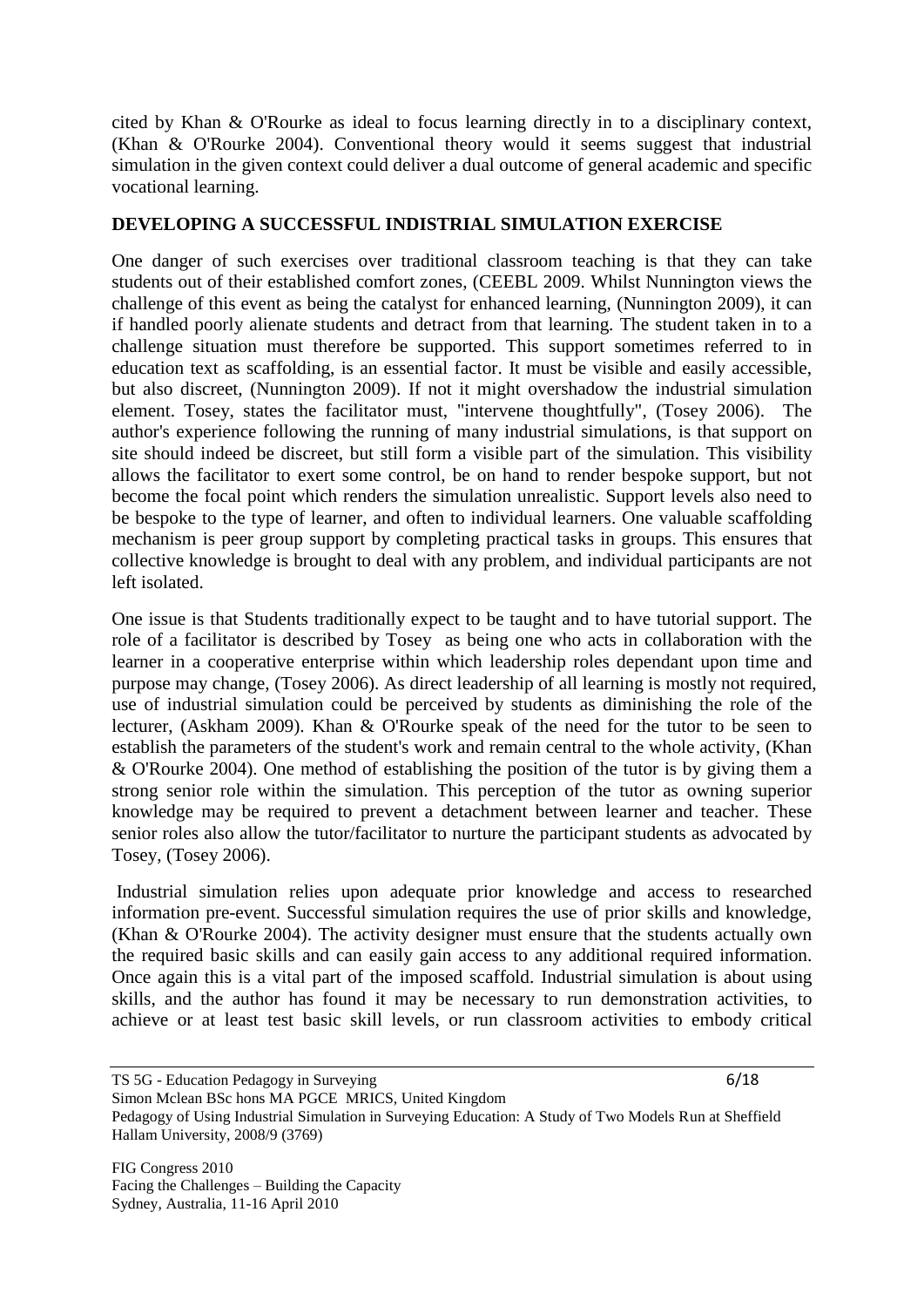information before exposing the students to the main event. This helps prevent detrimental levels of individual challenge.

Whilst students will always be aware that the simulation is not real, and this is indeed another part of the support scaffolding in that potential failure does not carry industrial consequences, there is a need for as much realism as possible. It is a small leap for a final year degree student to adopt the role of a newly graduated surveyor, but a huge leap to adopt the role of an experienced chartered surveyor. Likewise the tasks need to be totally commensurate with the role. It is the belief of the author through experience of construction, design and surveying project work that often students told in an assessment brief that they are now an Architect, Chartered Surveyor, Site Manager or Site Engineer do not fully engage. due to a failure to believe in their capacity to fill the role, thus losing any simulation aspect the project might have sought. Such role elevation, whilst it may still work for academic learning in a theoretically based PBL context risks rendering an industrial simulation obsolete as a tool for preparing students for immediate vocational requirements. For a case study to be viable the tasks need to be achievable, if they are not it would send out the wrong signals to the participant students, about the industry they propose to enter.

In summary a successful industrial simulation exercise needs to be well scaffolded, needs for the tutor to adopt a role as facilitator which does diminish their effectiveness, requires realism to engage the students, needs to be bespoke to the level of the learner and needs to be fully supported by prior learning, prior skills training, current easily accessible supporting material and a physical tutor presence.

## **CASE STUDY ONE ASPECT COURT, SHEFFIELD, UNITED KINGDOM**

In this case study industrial simulation was used mostly as an assessment activity to support a regime of traditional teaching and practical tutor led demonstrations. The activity was however specifically designed to allow students with scant experience of surveying fieldwork opportunity to perform such work. The activity required students to respond to a specific client brief and perform a number of stock building surveys upon a vacant office block, previously used by H M Passport Office. The building while simple by design had a number of unusual features attributed to its previous user, which had to be assessed in terms of the stated needs of the prospective occupier. Survey types required either by professional obligation or consequential to the terms of the supplied client brief included, measured survey, condition survey, appraisal of suitability for purpose, Type 1 Asbestos survey, assessment of potential dilapidations liability, audit of fire provision and an access audit for disability. The choice of building ensured that none of these surveys required a complexity beyond a newly employed surveyor's abilities. The assessment outcome was a bespoke survey report written to an, RICS, industry approved format which addressed the express requirements of the client, all statutory obligations and the requirements of professional surveyor status.

Much of the underpinning technical theory had been pre-taught in other specialist modules. Students however performed a practice survey under direct supervision as part of prior module teaching and had also looked at length in to the professional conduct and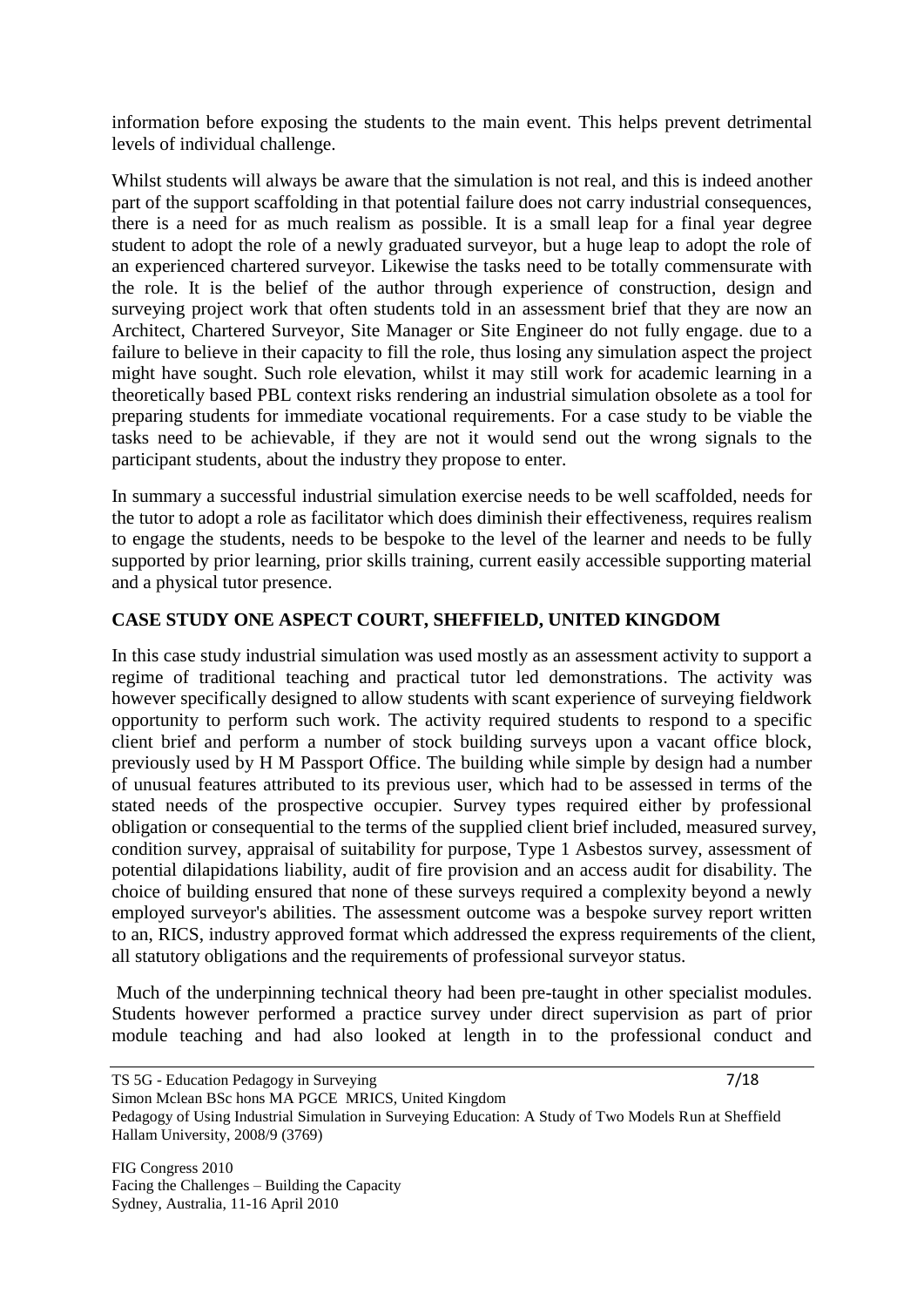responsibilities of a Building Surveyor. Students were given the brief well in advance and required to perform a pre-inspection desk survey. They were also encouraged while on site to use available personnel and documentary resources to glean additional information.

Enquiry skills were set at all levels of Bloom's Taxonomy, (Anderson & Krathwohl 2001). The requirement for use of industry accepted formats and wording, became established. From this an academic level was developed and this allowed the creation of a baseline performance level, for academic grading, and an appropriate assessment criteria to grade the submissions, at levels which had parity with traditionally produced research essays and reports. Tutor support on site was purely background, designed to be of a level that a young surveyor could achieve by ringing his office for specific technical advice, however tutor presence was allowed to be visible. Table one shows how the requirements for successfully running a simulation were met.

|                | Requirement                                                                                                    | <b>How Met</b>                                                                                                                                                                                                                                                                                                                                                                                                                                                                                                                                                                                                                |
|----------------|----------------------------------------------------------------------------------------------------------------|-------------------------------------------------------------------------------------------------------------------------------------------------------------------------------------------------------------------------------------------------------------------------------------------------------------------------------------------------------------------------------------------------------------------------------------------------------------------------------------------------------------------------------------------------------------------------------------------------------------------------------|
| 1              | Students need full support before during<br>and after the simulated activity                                   | - Students were given the brief early and allowed time to<br>allow them to be fully prepared.<br>- The building chosen was one which once belonged to<br>the university was well documented.<br>- Students had access to qualified technical support on and<br>off site.<br>- A debrief session post event reinforced key issues, pre<br>completion of the assessed work.<br>- Students worked on the practical tasks in small groups,<br>- The weighting of the assessment was designed not to<br>confer disadvantage to non-experienced students, with<br>only 20% available for proof of technical surveying<br>abilities. |
| $\overline{2}$ | Tutor's role must not diminish following<br>the change to facilitator                                          | - Tutor adopted the role of health and safety officer on site, a<br>role with authority, but outside the simulation<br>- Tutor ensured a discreet but still leading role as the senior<br>colleague from whom technical advise could be sought.                                                                                                                                                                                                                                                                                                                                                                               |
| 3              | Simulation must be realistic and the<br>roles capable of conceptualisation                                     | - Building is an actual property for commercial lease.<br>- Brief is realistic in terms of the nature of the client's<br>business and appropriate for the building.<br>- Student roles appropriate for the level of work expected in<br>the first year of practice life.<br>- Simulation used real life personnel from the building.                                                                                                                                                                                                                                                                                          |
| $\overline{4}$ | Students need adequate prior learning,<br>basic under-pinning skills and access to<br>any required information | - A demonstration practice building survey was run pre-<br>event<br>- Classroom discussions on professional conduct were run<br>- Access to current information and written guides on<br>surveying were made available on a learning portal                                                                                                                                                                                                                                                                                                                                                                                   |

#### **(Table One) How the Requirements for Successful Simulation Were Met**

TS 5G - Education Pedagogy in Surveying 8/18 Simon Mclean BSc hons MA PGCE MRICS, United Kingdom Pedagogy of Using Industrial Simulation in Surveying Education: A Study of Two Models Run at Sheffield Hallam University, 2008/9 (3769)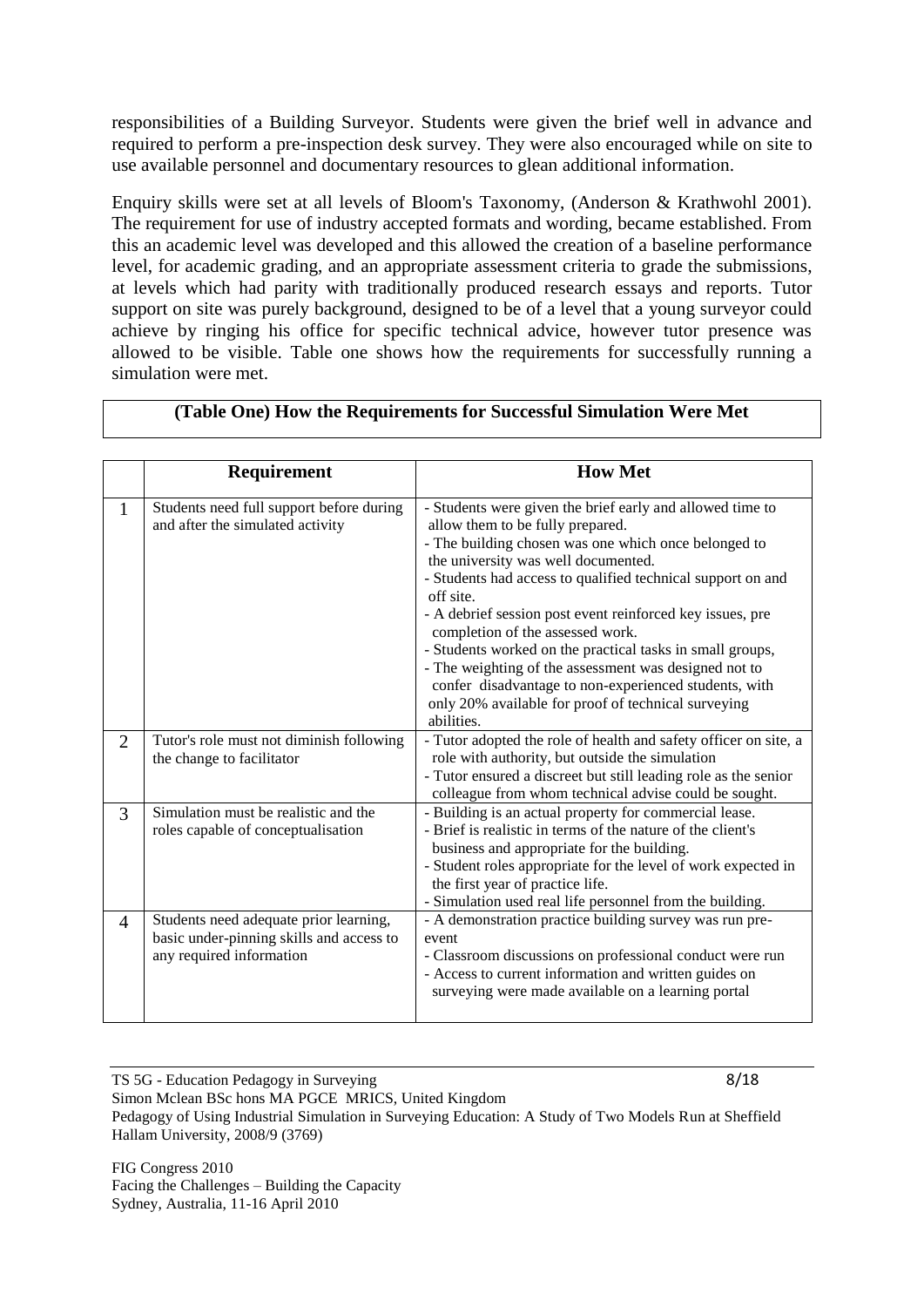There was a requirement to meet module specifications and outcomes. Table two, as shown below outlines those outcomes and how the simulated assessment met them. Table three shows how the assessment was graded to reflect module outcomes and professional skills whilst providing guidance to students on the requirements of the exercise.

|                | Table 2 How the Module Requirements Were Met                                                                                   |                                                                                                                                                                                                                                                               |  |  |
|----------------|--------------------------------------------------------------------------------------------------------------------------------|---------------------------------------------------------------------------------------------------------------------------------------------------------------------------------------------------------------------------------------------------------------|--|--|
|                | <b>Assessment Outcomes</b>                                                                                                     | <b>How These Were Met</b>                                                                                                                                                                                                                                     |  |  |
| 1              | Carry out a Building Survey of a<br>traditionally constructed commercial<br>building and critically appraise its<br>condition. | Aspect Court is a vacant commercial office property<br>currently offered for lease, and requiring some element of<br>conversion and adaptation to meet future tenant<br>requirements. Students surveyed it in the role of a graduate<br>fee earning surveyor. |  |  |
| $\overline{2}$ | Analyse the condition of a building,<br>formulate and communicate an<br>appropriate course of action to a client.              | Students will as graduate surveyors perform an inspection<br>which will include at least 5 different stock surveys and<br>audits. A report to a given client brief will be written to<br>industry accepted format and standards.                              |  |  |
| 3              | Identify and apply to a given context, the<br>legal rights and obligations of property<br>owners, leaseholders and tenants.    | Included in the client brief are concerns over shared<br>obligations, dilapidation liabilities, requirements for disabled<br>access, and costs of making fit for purpose.                                                                                     |  |  |
| $\overline{4}$ | Apply the design process to a given<br>scenario and critically evaluate design<br>options                                      | Students will suggest design solutions to meet specific client<br>accommodation requirements and particular access issues.                                                                                                                                    |  |  |
| 5              | Demonstrate an understanding of current<br>topical issues within the profession.                                               | By adoption of a professional role students become obligated<br>by professional actions and current liabilities such as<br>identification of potential Asbestos                                                                                               |  |  |
|                | <b>Vocational Requirements</b>                                                                                                 | <b>How These Were Met</b>                                                                                                                                                                                                                                     |  |  |
| 1              | Perform stock surveys in industrial<br>settings                                                                                | Surveys exactly mirror those to which a young fee earning<br>surveyor may be expected to undertake.                                                                                                                                                           |  |  |
| $\overline{c}$ | Apply current statutory obligations to a<br>given scenario                                                                     | The brief or previously stated surveyor obligations include all<br>the major statutory obligation facing a surveyor and his/her<br>client                                                                                                                     |  |  |
| 3              | Write professional reports to industry<br>accepted standards                                                                   | Report to be written to previously discussed industry<br>accepted format.                                                                                                                                                                                     |  |  |
|                | <b>Skills Training</b>                                                                                                         | <b>How Achieved</b>                                                                                                                                                                                                                                           |  |  |
| 1              | Working in a team                                                                                                              | Surveys, and prior research were undertaken in small teams                                                                                                                                                                                                    |  |  |
| $\mathfrak{2}$ | Use of stock surveying equipment                                                                                               | Distance measures, endoscopes, damp meters, handheld<br>thermal imaging, tapes, 2m rods, torches, binoculars, etc<br>were provided on site                                                                                                                    |  |  |
| 3              | A strictly controlled window for performing the survey<br>Time management                                                      |                                                                                                                                                                                                                                                               |  |  |
|                | Table 3<br><b>Aspect Court Assessment Grading Criteria</b>                                                                     |                                                                                                                                                                                                                                                               |  |  |
|                | <b>CRITERIA</b><br><b>WEIGHTING</b>                                                                                            |                                                                                                                                                                                                                                                               |  |  |
| 1              | Organisation, presentation $\&$ use of graphic media and illustration<br>20%                                                   |                                                                                                                                                                                                                                                               |  |  |

TS 5G - Education Pedagogy in Surveying 9/18

Simon Mclean BSc hons MA PGCE MRICS, United Kingdom

Pedagogy of Using Industrial Simulation in Surveying Education: A Study of Two Models Run at Sheffield Hallam University, 2008/9 (3769)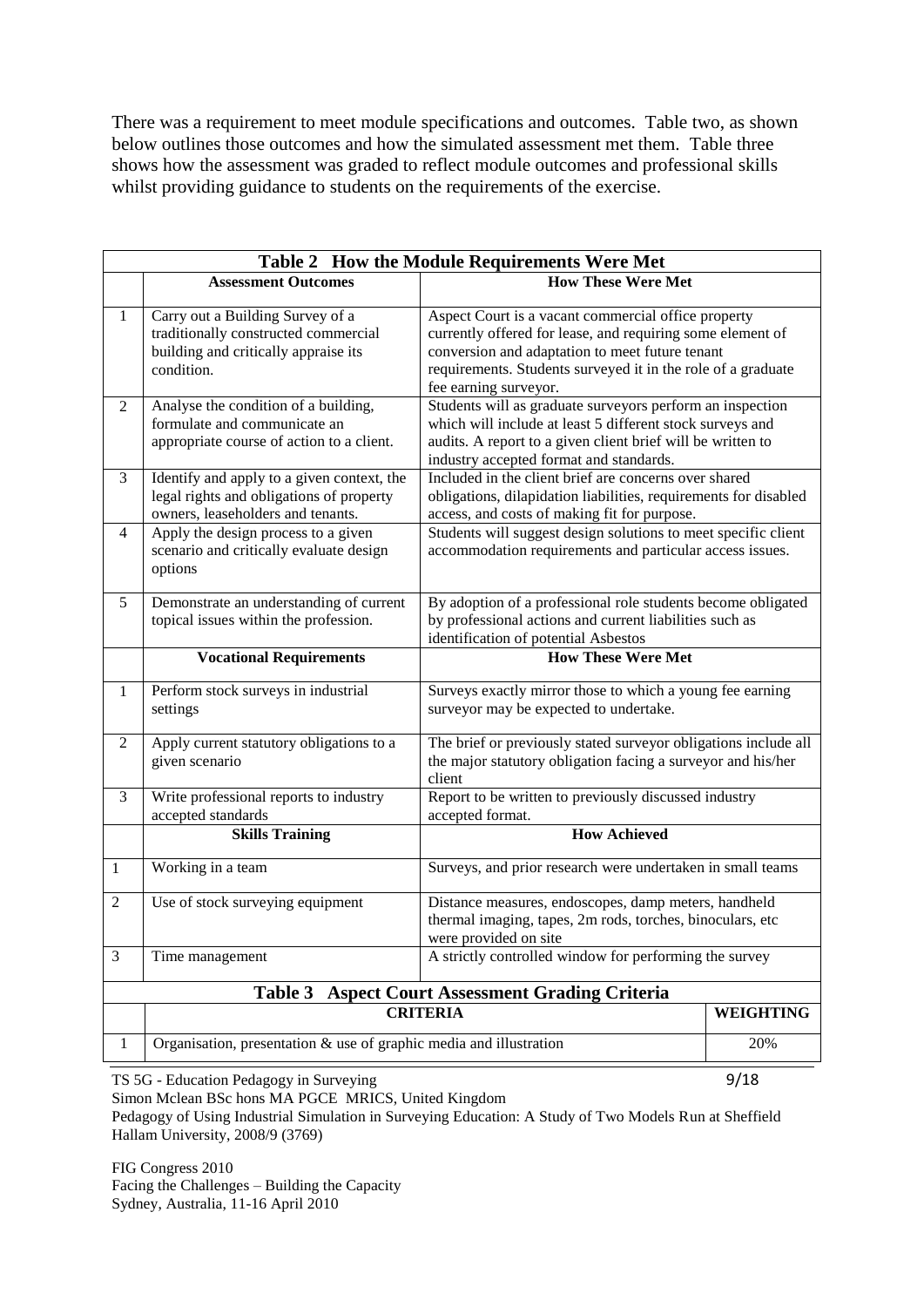| Appropriate technical recording of the survey notes.                                                                    | 20%  |
|-------------------------------------------------------------------------------------------------------------------------|------|
| Ability to focus the report towards the client's requirements and circumstances, as<br>given during the client briefing | 20%  |
| Appreciation of your client's potential statutory and other liabilities in respect of the<br>building and site          | 20%  |
| Application of professional principles of report writing                                                                | 20%  |
| Total                                                                                                                   | 100% |
|                                                                                                                         |      |

Student achievement in this exercise was as shown in table four.

| Table 4 Student Achievement & Grades   |         |             |        |        |                    |
|----------------------------------------|---------|-------------|--------|--------|--------------------|
| <b>TOTAL</b><br>No.<br><b>STUDENTS</b> | $70% +$ | $60 - 69\%$ | 50-59% | 40-49% | <b>REFER/DEFER</b> |
| 66                                     | 10      | 20          |        |        | Only 1 did survey  |

Student achievement in terms of grades was in line with other elements of assessment for this module, i.e. a researched technical paper and a formal examination. The primary purpose of undertaking such an industrial simulation exercise was to add vocational skills value, not specifically to test PBL's ability to raise achievement levels, however it was important that the industrial simulation did not detract from academic achievement which might have been gained by traditional assessment methods, and the author is confident from the data produced that this did not occur. Whilst no formal written feedback was taken specific to this activity student feedback through staff/student course meetings, and later through the whole module feedback exercise was positive in respect of the value of this activity. Part of the scaffolding provided was a post survey debrief when students could air problems before writing up the report. No major difficulties were aired during this session.

In summary this industrial simulation was successful in meeting academic requirements for assessment of the module. The production of an industry approved format report did not detract from it being an assessable academic submission. Use of a specific client brief controlled the parameters to include material required to complete the stated outcomes, whilst skills such as performance of surveys, time management, professional report writing, client/surveyor relationships, writing bespoke survey reports, use of prior technical learning and professional conduct were practiced by the students. The exercise generated material which could be used post-grading as evidence of some practical experience and aptitude for surveying. Student engagement, participation, achievement levels and feedback showed this type of exercise was successful with this class of student.

## **ACTIVITY TWO, BLACK COUNTRY LIVING MUSEUM & NOTTINGHAM TRANSPORT HERITAGE CENTRE, UNITED KINGDOM.**

These activities took place at two fully risk managed heritage centres, each with ongoing property development and maintenance projects. Student activity directly reflected work required by these projects. The nature of tasks was set at technician level where the student would in unsupervised teams gather information as part of a larger surveying task or work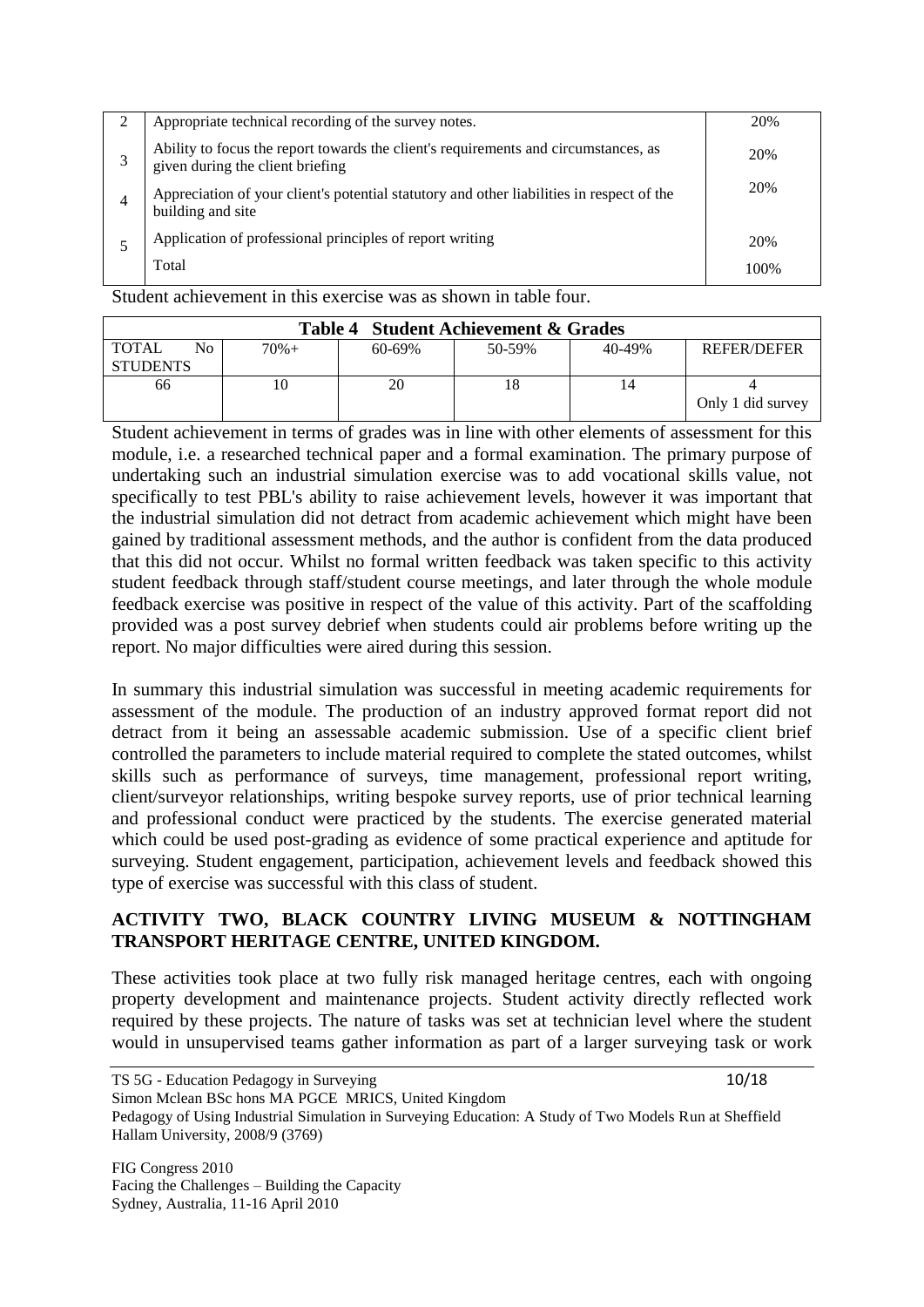directly with an existing construction professional on a more complex task. This differs from many of the PBL exercises set for these students where they are often asked to adopt the title of a professional and work upon totally fictitious designs, tasks and projects. The nature of enquiry reflected Blooms Taxonomy to stage four, (Anderson & Krathwohl 2001).

Professional support and participation included current or recently practicing construction professionals namely a Site Engineer, Construction Manager, Building Surveyor and Quantity Surveyor, all with practice experience as a RICS or Chartered Institute of Building, (CIOB), professional member. Unsupervised tasks included completing an access audit proforma, completing a health and safety audit, performing a measured survey, completing a maintenance assessment proforma, gathering information for assessment of cultural significance, and performing a simple site evaluation. Supervised work included assisting in estimating cut and fill volumes for required site levelling, setting out proposed buildings from an existing plan, setting out the access road, a development appraisal and a condition survey. In line with likely technician level output, students were not required to produce client reports, but merely provide field notes and illustrations that could be used in the generation of client and internal reports. Assessment consisted of producing these field notes, a set of researched reports based upon the nature of the professional disciplines the tasks related to and a reflective diary covering their experiences whilst undertaking the work. These were in line with the pre-stated outcomes for the module. Underpinning theory for each task had been imparted within other module outcomes and teaching, and the basic vocational skills tested within another project based module. More specialist material was made available on the university's learning portal. A pre-activity assessment briefing was conducted, to ensure full understanding of the simulation.

Conscious efforts were made by the supporting professionals to show students actual site practices rather than running a purely text book activity, and events like a group builder's breakfast and briefing by officers of the heritage trust were incorporated to make the activities even closer to an actual industrial experience. Table five. below, shows how the requirements for a successful simulation were met, while table six shows how the module specifications and outcomes were met.

|   | Table 5 How the Requirements for Successful Simulation Were Met            |                                                                                                                                                                                      |  |  |
|---|----------------------------------------------------------------------------|--------------------------------------------------------------------------------------------------------------------------------------------------------------------------------------|--|--|
|   | Requirement                                                                | <b>How Met</b>                                                                                                                                                                       |  |  |
|   |                                                                            |                                                                                                                                                                                      |  |  |
|   | Tutor's role must not diminish following<br>the change to facilitator      | - The tutors maintained the role of the senior qualified<br>professionals with a managerial role in the exercise.<br>- Tutor ran a pre-activity briefing and post activity de-brief, |  |  |
|   |                                                                            | during which parameters for the simulation and assessed<br>output was set.                                                                                                           |  |  |
| 2 | Simulation must be realistic and the roles<br>capable of conceptualisation | - Tasks were commensurate with level of a newly appointed<br>technical surveyor.                                                                                                     |  |  |
|   |                                                                            | - Both sites were currently being developed, and tasks were<br>commensurate with that development and maintenance.                                                                   |  |  |

TS 5G - Education Pedagogy in Surveying 11/18 Simon Mclean BSc hons MA PGCE MRICS, United Kingdom Pedagogy of Using Industrial Simulation in Surveying Education: A Study of Two Models Run at Sheffield Hallam University, 2008/9 (3769)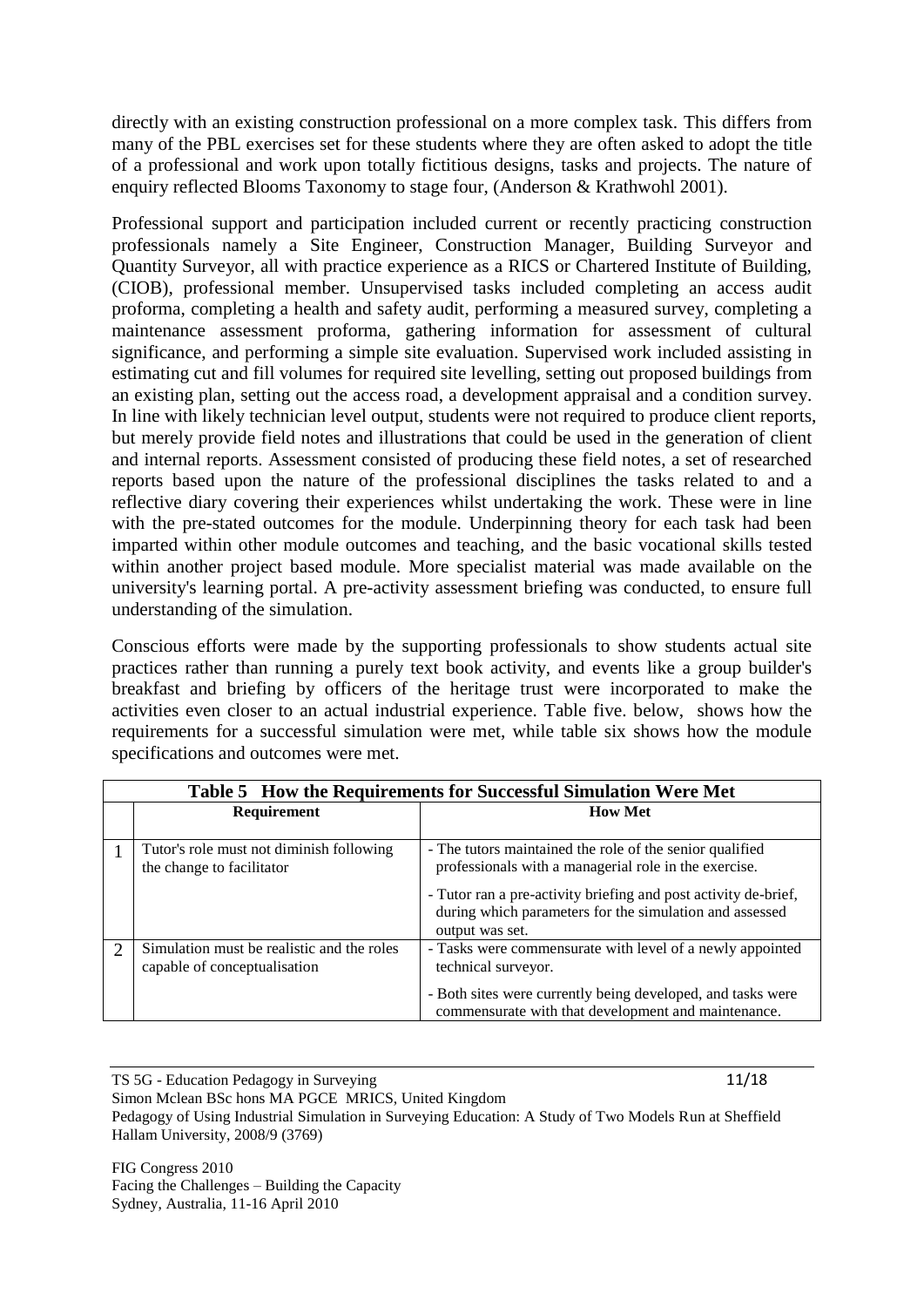| 3 | Students need adequate prior learning,<br>basic under-pinning skills and access to<br>any required information | - Skills required were pre-taught in previous modules.<br>- Skills required had been pre-demonstrated and pre-used in a<br>previous PBL project and were therefore tested                                                                                                                                                                                                                                                   |
|---|----------------------------------------------------------------------------------------------------------------|-----------------------------------------------------------------------------------------------------------------------------------------------------------------------------------------------------------------------------------------------------------------------------------------------------------------------------------------------------------------------------------------------------------------------------|
| 4 | Students need full support before during<br>and after the simulated activity                                   | - Students were given the brief early and allowed time to<br>allow them to be fully prepared.<br>- Multiple tutor support was used.<br>- Students had access to qualified technical support on and<br>off site.<br>- Support on site was visible and easily available<br>- Students worked in groups and were not isolated<br>- A debrief session post event reinforced key issues, pre<br>completion of the assessed work. |

TS 5G - Education Pedagogy in Surveying 12/18 Simon Mclean BSc hons MA PGCE MRICS, United Kingdom Pedagogy of Using Industrial Simulation in Surveying Education: A Study of Two Models Run at Sheffield Hallam University, 2008/9 (3769)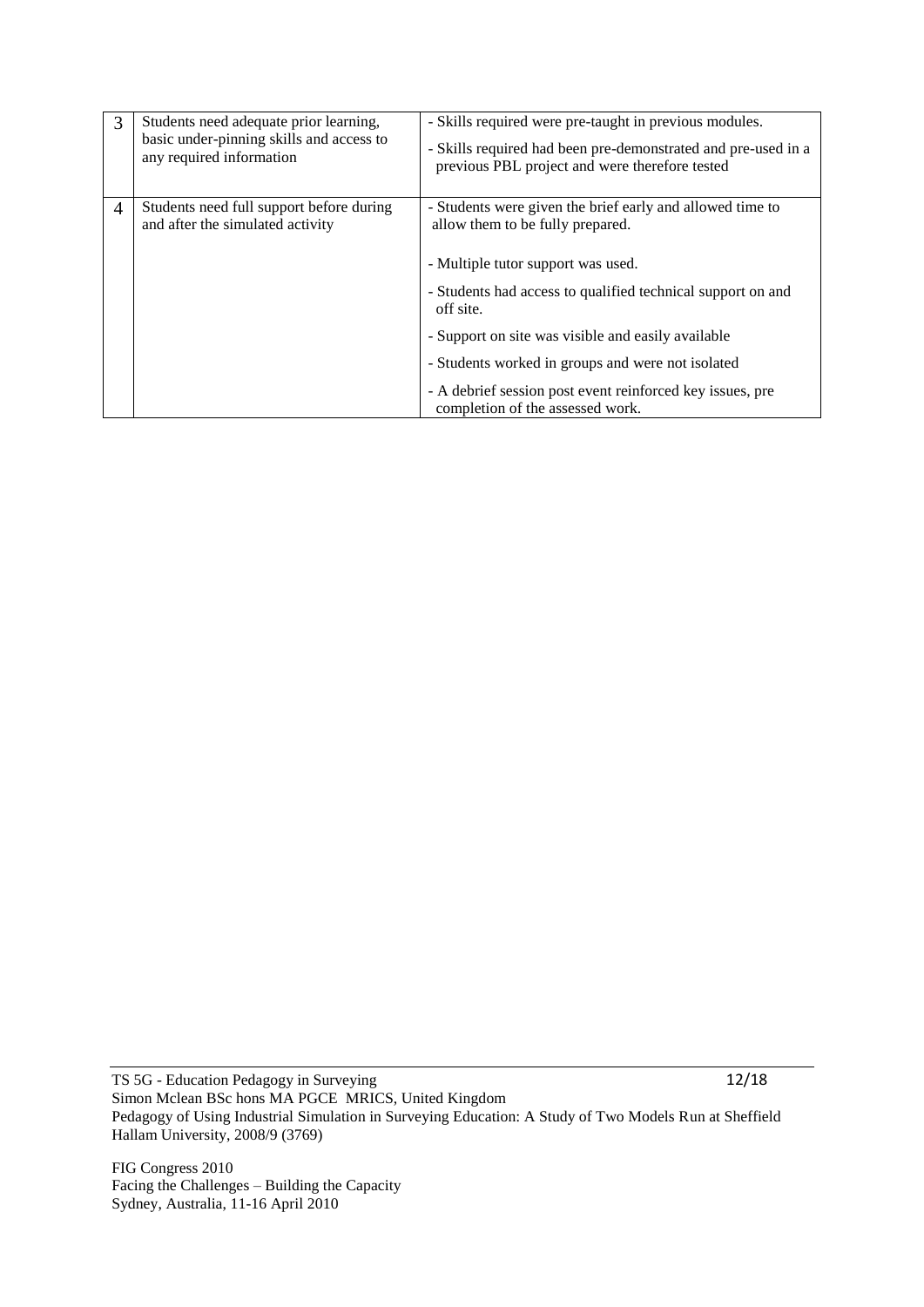|                | Table 6 How the Academic & Vocational Requirements Were Met                                                                                           |                                                                                                                                                                         |  |  |
|----------------|-------------------------------------------------------------------------------------------------------------------------------------------------------|-------------------------------------------------------------------------------------------------------------------------------------------------------------------------|--|--|
|                | <b>Module Outcomes</b>                                                                                                                                | <b>How These Were Met</b>                                                                                                                                               |  |  |
| 1              | To enable the student to gain an insight into<br>the day to day operation of companies<br>operating within the construction and<br>surveying industry | Engaging in real project industrially simulation of<br>tasks likely to be undertaken by technical level<br>employees                                                    |  |  |
| $\overline{2}$ | Develop personal skills and qualities essential<br>for future academic study and/or employment.                                                       | Learn new skills by undertaking the tasks or through<br>supervising professional's input                                                                                |  |  |
| 3              | To enable students to place their academic<br>studies in the industry                                                                                 | Enable students to use theory gained from other<br>modules in a practical work based scenario.                                                                          |  |  |
|                | <b>Assessment Outcomes</b>                                                                                                                            | <b>How These Were Met</b>                                                                                                                                               |  |  |
|                | Reflect upon professional and personal skill<br>development                                                                                           | Within submission brief                                                                                                                                                 |  |  |
|                | Identify future personal development<br>requirements                                                                                                  | Within submission brief                                                                                                                                                 |  |  |
|                | Investigate and research a technical topic                                                                                                            | Preparation for industrial simulation tasks                                                                                                                             |  |  |
|                | Prepare a professional report                                                                                                                         | Within submission brief                                                                                                                                                 |  |  |
|                | Develop referencing Skills                                                                                                                            | Requirement of submitted material to be referenced in<br>Harvard system.                                                                                                |  |  |
|                | <b>Skills Training</b>                                                                                                                                | <b>How Achieved</b>                                                                                                                                                     |  |  |
| 1              | Working in a team & working under<br>supervision                                                                                                      | All work undertaken within teams<br>Current construction and surveying professionals used<br>for supervision of some tasks                                              |  |  |
| 2              | Use of stock surveying equipment                                                                                                                      | Distance measures, endoscopes, damp meters,<br>handheld thermal imaging, tapes, 2m rods, torches,<br>binoculars, theodolites, EDMs Levels, etc were<br>provided on site |  |  |
| 3              | Time management                                                                                                                                       | There was a strictly controlled window for performing<br>the tasks                                                                                                      |  |  |

Table seven, below, shows how the assessment was graded to reflect module outcomes and professional skills whilst providing guidance to students on the requirements of the exercise.

|                   | <b>Table 7 Grading Criteria</b>                                                                                                                                                                                                                                                                       |     |  |
|-------------------|-------------------------------------------------------------------------------------------------------------------------------------------------------------------------------------------------------------------------------------------------------------------------------------------------------|-----|--|
|                   | Field notes, drawings, maps, photographs supplied ready for assimilation in to a                                                                                                                                                                                                                      | 20% |  |
|                   | client/technical report                                                                                                                                                                                                                                                                               |     |  |
|                   | 3 x professional referenced reports outlining the student's personal pathway to the<br>status of professional in each of three of the construction disciplines to which the<br>tasks related, i.e. Building Surveyor, Development Surveyor, Construction<br>Manager, Quantity Surveyor, Site Engineer | 45% |  |
| $\mathbf{\Omega}$ | Personal reflection on the student's performance of the various tasks                                                                                                                                                                                                                                 | 35% |  |

TS 5G - Education Pedagogy in Surveying 13/18

Simon Mclean BSc hons MA PGCE MRICS, United Kingdom

Pedagogy of Using Industrial Simulation in Surveying Education: A Study of Two Models Run at Sheffield Hallam University, 2008/9 (3769)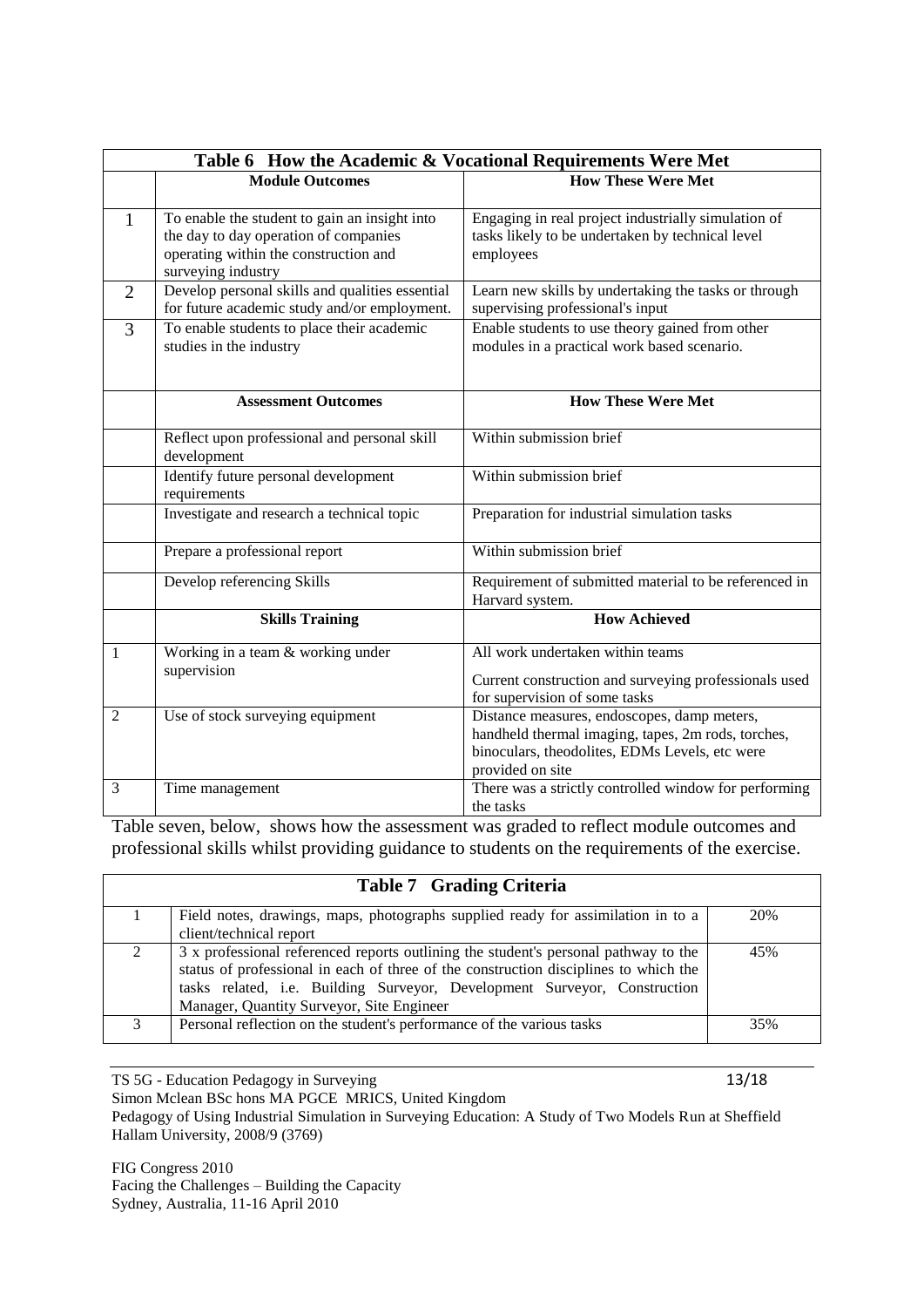| <b>TOTAL</b><br>ΆL<br>. .<br>$  -$ | 100% |
|------------------------------------|------|
|                                    |      |

In respect of the outcomes all students engaged in the work and all completed the module, with the following results shown in table eight.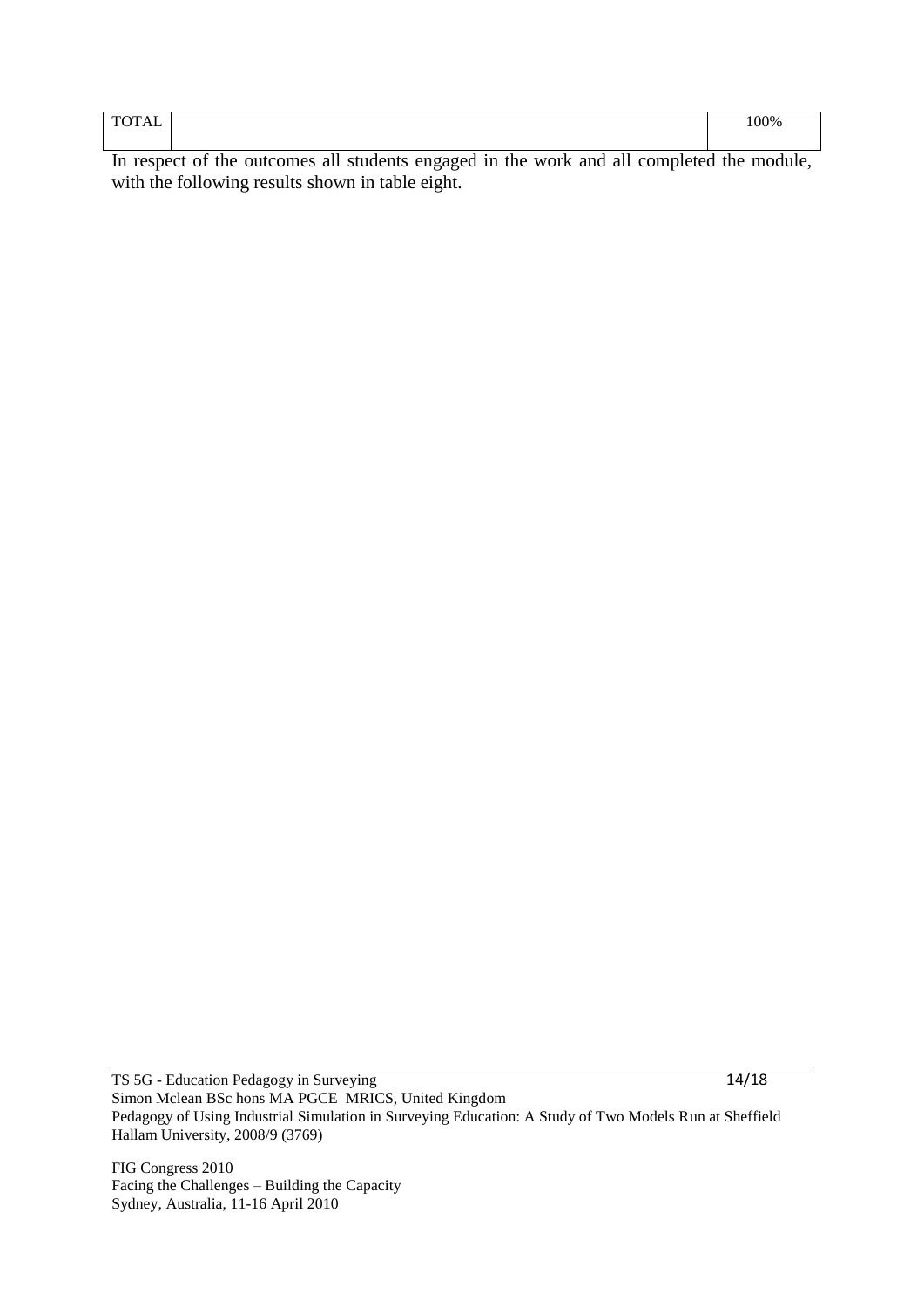| Table 8 Student Achievement & Grading |                    |              |             |                    |  |
|---------------------------------------|--------------------|--------------|-------------|--------------------|--|
| <b>TOTAL No</b><br><b>STUDENTS</b>    | <b>DISTINCTION</b> | <b>MERIT</b> | <b>PASS</b> | <b>REFER/DEFER</b> |  |
|                                       |                    |              |             |                    |  |

This industrial simulation exercise provided 100% of the assessment and most of the learning activities for this module. Thirteen of the nineteen students subsequently completed a university student module evaluation survey and module approval was 100% across all major teaching and learning issues.

In summary this exercise succeeded as it was possible to simulate industrial experience as a teaching activity, and to control the quality of that experience. In contrast the quality of short work experience placements can be variable, and not always of a standard that module outcomes demand. It was also possible to control health and safety issues which had prevented traditional work experience in an industrial setting. Whilst different from case study one in that the simulation replaced the intended learning medium rather than primarily being the assessment medium, it was however appropriate to underpin previously set assessment requirements. Student engagement, participation and achievement levels proved excellent. This was possibly due to support and safety net mechanisms put in place which reflected the nature of the student cohort, as while it is acknowledged that challenge can enhance the learning experience, over-challenge can negate it.

## **CONCLUSIONS**

Both exercises showed that the use of industrial simulation can be very effective at meeting existing academic outcomes, for both learning and assessment. This is evidenced by the fact that academic standards were provably maintained, and the module outcomes were fully met. If correctly planned and executed it can engage student interest, and result in high achievement and satisfaction levels. This too could be evidenced from documented student achievement and satisfaction data. Reference to educational literature evidences that industrial simulation requires a much greater attention to detail and longer planning than traditional classroom activity and research based assessment. Failure to apply this detail can compromise the reality of the simulation, and detract from the academic value of the activity. Evidence gained from student performance data and subsequent external verification of the process and results would support that this had not occurred. As added value students were able to take their experiences and outputs to prospective employers and talk of work they had undertaken, and of surveying areas they had some degree of practical experience in.

In a factor consequential to the background of the tutors running these simulations, the exercises proved satisfying to the staff that supported them. Two chartered building surveyors supported the first case study and professionally qualified ex-practitioners from multiple disciplines supported the second. A seldom acknowledged feature of construction and surveying education is that many of those who teach it are current or recently practicing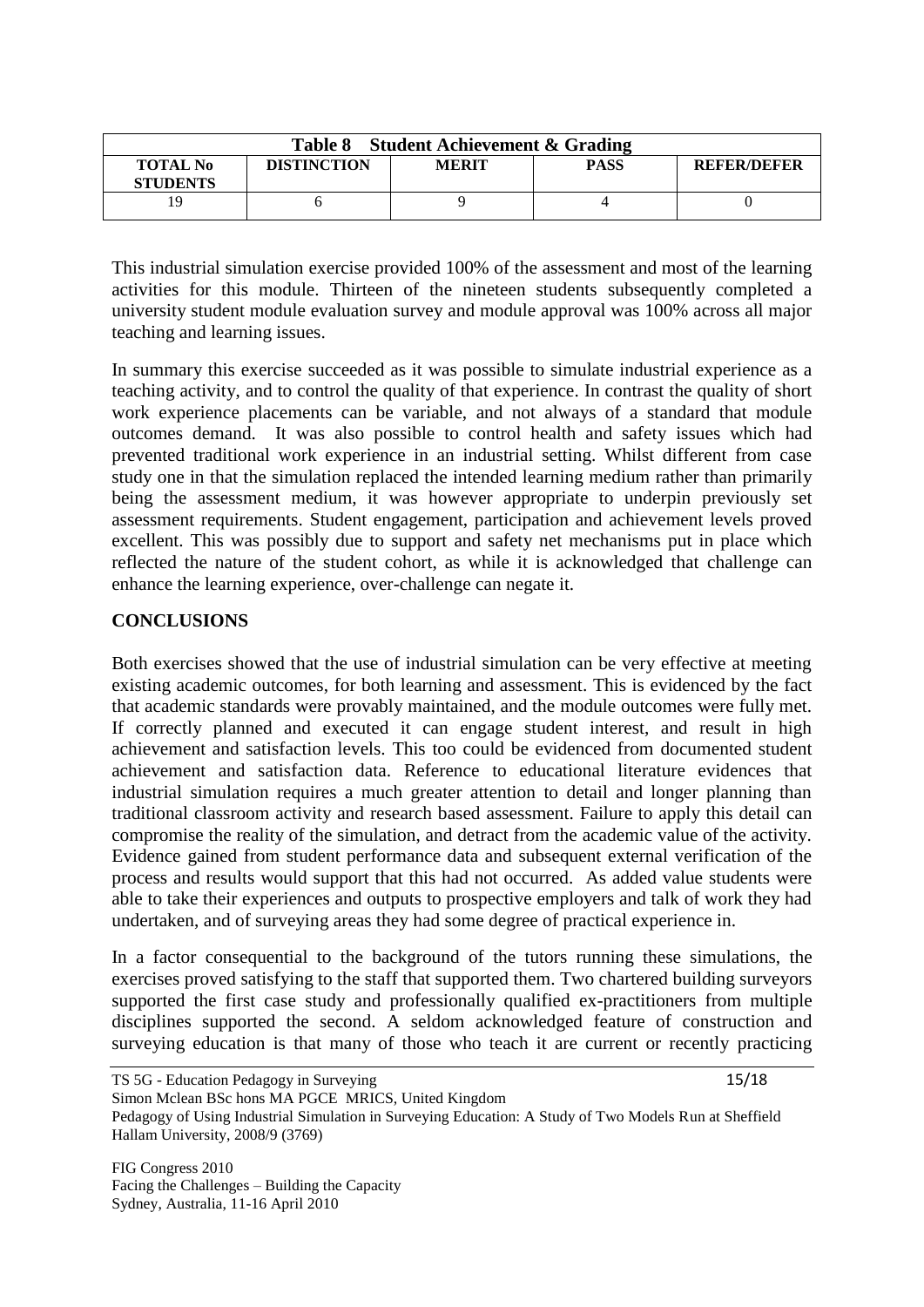industry professionals. Opportunity to deliver some of those practical skills in an industrial scenario, proved satisfying to the tutor team in both case studies. It could be argued that this form of teaching suits the type of tutor as well as the nature of vocational requirement. Overall based upon these two exercises the author would conclude that the evidence generated would suggest that industrial simulation can be an effective technique for teaching and assessing vocational and in particular surveying education. As with all less established teaching practices, more work needs to be undertaken to ensure that the maximum benefits are being realised and that those looking to incorporate industrial simulation in to their future teaching practice have access to information which will ensure their efforts are well rewarded.

# **REFERENCES**

Anderson L W, Krathwohl P W, (2001) A Taxonomy of Learning teaching and assessing: A Revision of Bloom's Taxonomy of Educational Objective, Merrill Publishing, Chicago, Illinois, USA

Askham P, (2009) Spotlight on Enquiry Based Learning, Learning Teaching and Student Experience Spring 2009 Sheffield Hallam University Journal, Sheffield

Bradbeer J (1996) Problem Based Learning & Fieldwork a Better Method of Preparation. Published in Journal of Geography in Higher Education Vol 29 No 2 July 2009, Rutledge Publications, London

Centre for Excellence in Enquiry Based Learning (CEEBL), (2009), What is Enquiry Based Learning, Manchester University, [www.campus.manchester.ac.uk/ceebl/ebl/,](http://www.campus.manchester.ac.uk/ceebl/ebl/) (Accessed 22nd July 2009)

Higher Education Academy (HEA) (2009) SENDA: Special Needs & Disability Act 2001, http//www.ukcle.ac.uk/directions/previous/issue4/senda.html (Accessed 19th July 2009)

Khan P, O'Rourke K, (2004) Guide to Curriculum Design, Enquiry-Based Learning, Produced by the Imaginative Curriculum Network, Higher Education Academy, York, UK

Nunnington N, (2009), The Use of "Challenges" to Drive Autonomy, Employability and Student Engagement: A Journey through and Evaluation of a Challenge Based Project, CEBE Working Papers Series 16, CEBE Publication, Cardiff

Park M, Chan S L, Verma Y I. (2003), Three Success Factors for Simulation Based Construction Education, The Journal of Construction Education Volume 8 No 2 Brigham Young University Publication, Utah, USA

RICS (2006), Assessment of Professional Competence/Assessment of Technical Competence Requirements and Competencies, RICS Books, Coventry

RICS, (2007), Supervisors and Counsellors Guide to the APC 2006, RICS Books, Coventry

RICS (2009) Assessment of Technical Competence ATC http/www.rics.org/myRICS/ATC/spotlight.htm, (Accessed 8th July 2009)

Simon Mclean BSc hons MA PGCE MRICS, United Kingdom

Pedagogy of Using Industrial Simulation in Surveying Education: A Study of Two Models Run at Sheffield Hallam University, 2008/9 (3769)

TS 5G - Education Pedagogy in Surveying 16/18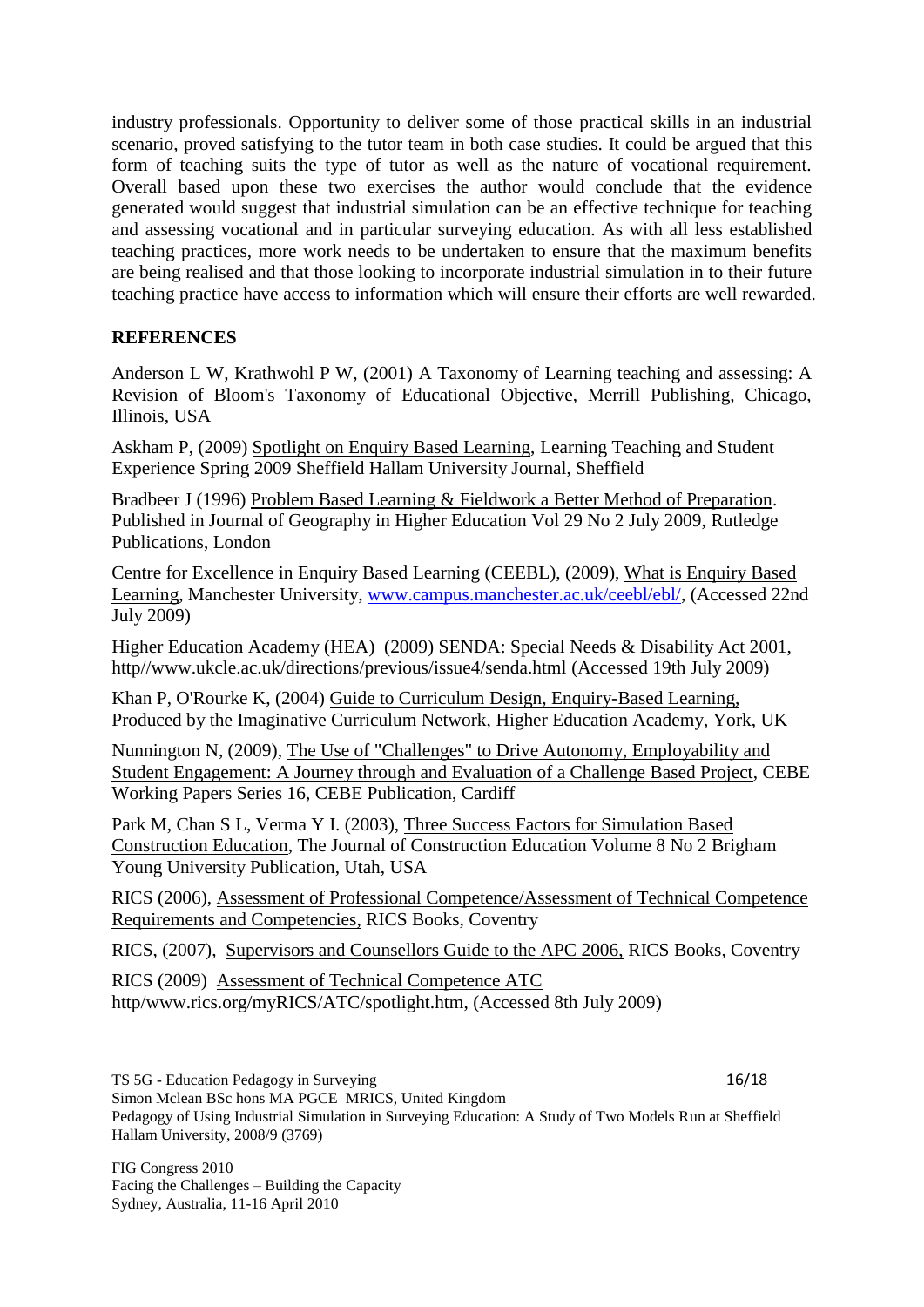Tosey P, (2006) , Facilitating Enquiry Based Learning: Getting Started With the Epic Model, Paper given at L2L Regional Event Surrey University January 2006, [www.som.surrey.ac.uk/learningtolearn/documents/PT-%20Facilitation.PDF](http://www.som.surrey.ac.uk/learningtolearn/documents/PT-%20Facilitation.PDF)

TS 5G - Education Pedagogy in Surveying 17/18 Simon Mclean BSc hons MA PGCE MRICS, United Kingdom Pedagogy of Using Industrial Simulation in Surveying Education: A Study of Two Models Run at Sheffield Hallam University, 2008/9 (3769)